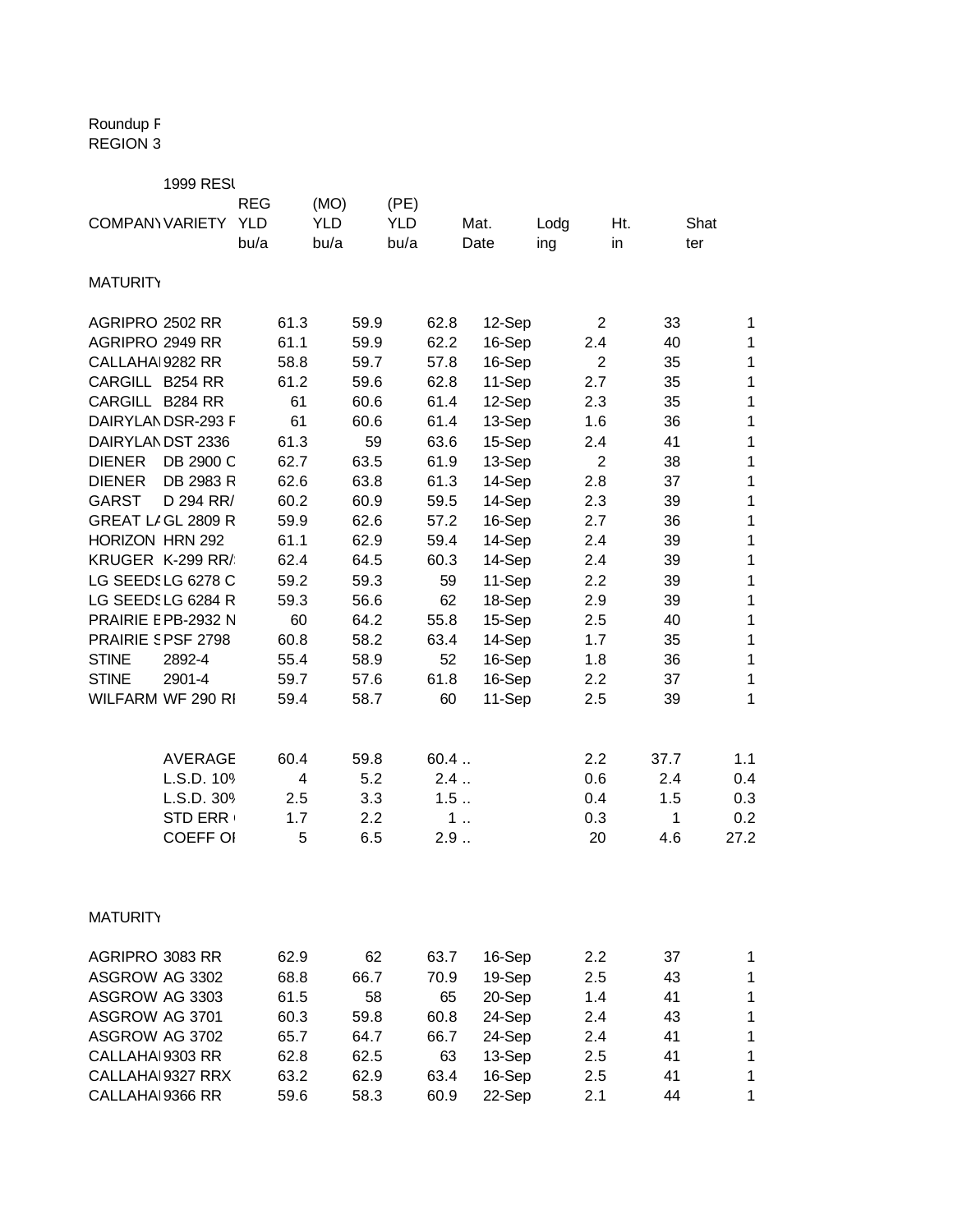| CARGILL B324 RR |                   | 58.7 | 55   | 62.5 | 18-Sep           | 3.2            | 42 | 1            |
|-----------------|-------------------|------|------|------|------------------|----------------|----|--------------|
| CARGILL B364 RR |                   | 59.6 | 54.6 | 64.6 | 27-Sep           | 3              | 44 | $\mathbf{1}$ |
| <b>CROW'S</b>   | 36009 RR          | 63.7 | 62.8 | 64.6 | 25-Sep           | 2.5            | 42 | $\mathbf{1}$ |
|                 | DAIRYLANDSR-321 F | 57.8 | 55.7 | 60   | 18-Sep           | 3              | 38 | $\mathbf{1}$ |
|                 | DAIRYLANDSR-327 F | 62.2 | 64   | 60.4 | 20-Sep           | 2.2            | 43 | 1            |
|                 | DAIRYLANDSR-363 F | 60.5 | 59.2 | 61.8 | 21-Sep           | $\overline{2}$ | 41 | 1            |
|                 | DAIRYLANDSR-381 F | 60.1 | 55.4 | 64.8 | 24-Sep           | 2.6            | 39 | $\mathbf{1}$ |
| <b>DEKALB</b>   | CX 367C R         | 61.2 | 59.8 | 62.5 | 25-Sep           | 3.4            | 41 | $\mathbf{1}$ |
| <b>DEKALB</b>   | CX 383 RR         | 60.2 | 59.2 | 61.3 | 25-Sep           | 2.6            | 44 | $\mathbf{1}$ |
| <b>DIENER</b>   | DB 3300 C         | 60.2 | 58.9 | 61.4 | 20-Sep           | 2.6            | 43 | $\mathbf{1}$ |
| <b>DIENER</b>   | DB 3500 C         | 60.6 | 60   | 61.2 | 24-Sep           | 1.9            | 40 | $\mathbf{1}$ |
| <b>DIENER</b>   | DB 3770 C         | 60.3 | 58.3 | 62.2 | 23-Sep           | 2.5            | 40 | $\mathbf{1}$ |
| <b>EXCEL</b>    | 8320 RR           | 55.2 | 52.2 | 58.2 | 20-Sep           | 2.8            | 39 | 1            |
| <b>EXCEL</b>    | 8350 RR           | 59.5 | 55.9 | 63.2 | 20-Sep           | 2.1            | 41 | 1            |
| <b>EXCEL</b>    | 8365 NRR          | 61.5 | 60.4 | 62.6 | 20-Sep           | 2.5            | 43 | 1            |
| <b>EXCEL</b>    | 8370 RR           | 64   | 62.1 | 65.9 | 26-Sep           | 2.9            | 40 | $\mathbf{1}$ |
| <b>EXCEL</b>    | 8381 NRR          | 58.7 | 57.5 | 59.9 | 23-Sep           | 3.1            | 43 | $\mathbf{1}$ |
| <b>EXCEL</b>    | 8382 NRR          | 58.7 | 59.8 | 57.7 | 24-Sep           | 2.4            | 43 | $\mathbf{1}$ |
| <b>GARST</b>    | D 305 RR          | 59.3 | 56.6 | 62   | 14-Sep           | 2.7            | 39 | $\mathbf{1}$ |
| <b>GARST</b>    | D 333 RR/         | 60.7 | 59.5 | 61.8 | 25-Sep           | $\overline{2}$ | 41 | $\mathbf{1}$ |
| <b>GARST</b>    | D 370 RR          | 60.7 | 58.8 | 62.7 | 25-Sep           | 2.9            | 44 | 1            |
|                 | GREAT LIGL 3401 R | 63.8 | 62.3 | 65.2 | 24-Sep           | 3              | 42 | 1            |
| GROWMA RT 3395  |                   | 63.7 | 64.6 | 62.9 | 20-Sep           | 2.5            | 44 | 1            |
| GROWMA RT 3585  |                   | 61   | 56.2 | 65.7 | 20-Sep           | 2.1            | 42 | $\mathbf{1}$ |
| GROWMA RT 3695  |                   | 62   | 61.5 | 62.5 | 25-Sep           | 2.4            | 40 | $\mathbf{1}$ |
| GROWMA RT 3796  |                   | 60.2 | 58.7 | 61.6 | 23-Sep           | 3.1            | 43 | $\mathbf{1}$ |
| GROWMA RT 3885  |                   | 56.6 | 57   | 56.2 | 24-Sep           | 3.2            | 43 | $\mathbf{1}$ |
| GROWMA RT 3996  |                   | 58.2 | 56.8 | 59.6 |                  | 2.2            | 42 | $\mathbf{1}$ |
| <b>HOBLIT</b>   | <b>HB 311 NF</b>  | 63.8 | 65.2 | 62.3 | 24-Sep<br>13-Sep |                | 43 | 1            |
| <b>HOBLIT</b>   | <b>HB 378 RF</b>  |      |      | 65.7 |                  | 2.2<br>2.6     | 41 | 1            |
|                 |                   | 59.6 | 53.6 |      | 25-Sep           |                |    |              |
| HORIZON HRN 362 |                   | 63.1 | 61.4 | 64.8 | 23-Sep           | 2.7            | 42 | 1            |
|                 | KRUGER K-300 RR/  | 64.1 | 66.2 | 61.9 | 13-Sep           | $\overline{2}$ | 41 | 1            |
|                 | KRUGER K-303 RR/  | 58.2 | 59.2 | 57.2 | 15-Sep           | 2.3            | 42 | $\mathbf{1}$ |
| KRUGER K-310 RR |                   | 61.1 | 59.5 | 62.6 | 23-Sep           | 3.2            | 37 | $\mathbf{1}$ |
|                 | KRUGER K-311+ RF  | 63.2 | 61.3 | 65.2 | 20-Sep           | 2.1            | 45 | $\mathbf{1}$ |
|                 | KRUGER K-320 RR/  | 65.1 | 64.8 | 65.4 | 16-Sep           | 2.3            | 43 | $\mathbf{1}$ |
|                 | KRUGER K-322+ RF  | 60.4 | 57.9 | 62.9 | 22-Sep           | 1.8            | 42 | 1            |
| KRUGER K-333 RR |                   | 63.5 | 58.8 | 68.1 | 17-Sep           | 2.3            | 36 | $\mathbf{1}$ |
| KRUGER K-344 RR |                   | 60.7 | 57.4 | 63.9 | 18-Sep           | 2.6            | 39 | $\mathbf{1}$ |
| KRUGER K-363 RR |                   | 61.7 | 58.4 | 64.9 | 25-Sep           | 2.8            | 44 | $\mathbf{1}$ |
|                 | KRUGER K-363 RR/  | 59.8 | 56.6 | 62.9 | 22-Sep           | 1.7            | 44 | $\mathbf{1}$ |
|                 | KRUGER K-366+ RF  | 58.2 | 53.4 | 63   | 20-Sep           | 2.1            | 41 | $\mathbf{1}$ |
|                 | KRUGER K-369 RR   | 62.6 | 59.5 | 65.6 | 20-Sep           | $\overline{2}$ | 43 | $\mathbf 1$  |
|                 | KRUGER K-369+ RF  | 65.9 | 65.2 | 66.7 | 20-Sep           | $\overline{2}$ | 44 | $\mathbf{1}$ |
| KRUGER K-370 RR |                   | 61.1 | 56.4 | 65.7 | 26-Sep           | 2.7            | 44 | $\mathbf{1}$ |
| KRUGER K-373 RR |                   | 60.6 | 56.3 | 64.9 | 23-Sep           | 2.8            | 42 | $\mathbf{1}$ |
|                 | KRUGER K-377+ RF  | 57.9 | 56.6 | 59.3 | 22-Sep           | 3              | 43 | $\mathbf{1}$ |
|                 | KRUGER K-380 RR/  | 61.5 | 61.1 | 62   | 22-Sep           | 2.6            | 44 | $\mathbf{1}$ |
|                 | KRUGER K-383 RR/  | 61.9 | 62.4 | 61.4 | 26-Sep           | 2.1            | 44 | $\mathbf{1}$ |
|                 | KRUGER K-383+ RF  | 56.4 | 57.6 | 55.1 | 20-Sep           | 3.6            | 45 | $\mathbf{1}$ |
|                 |                   |      |      |      |                  |                |    |              |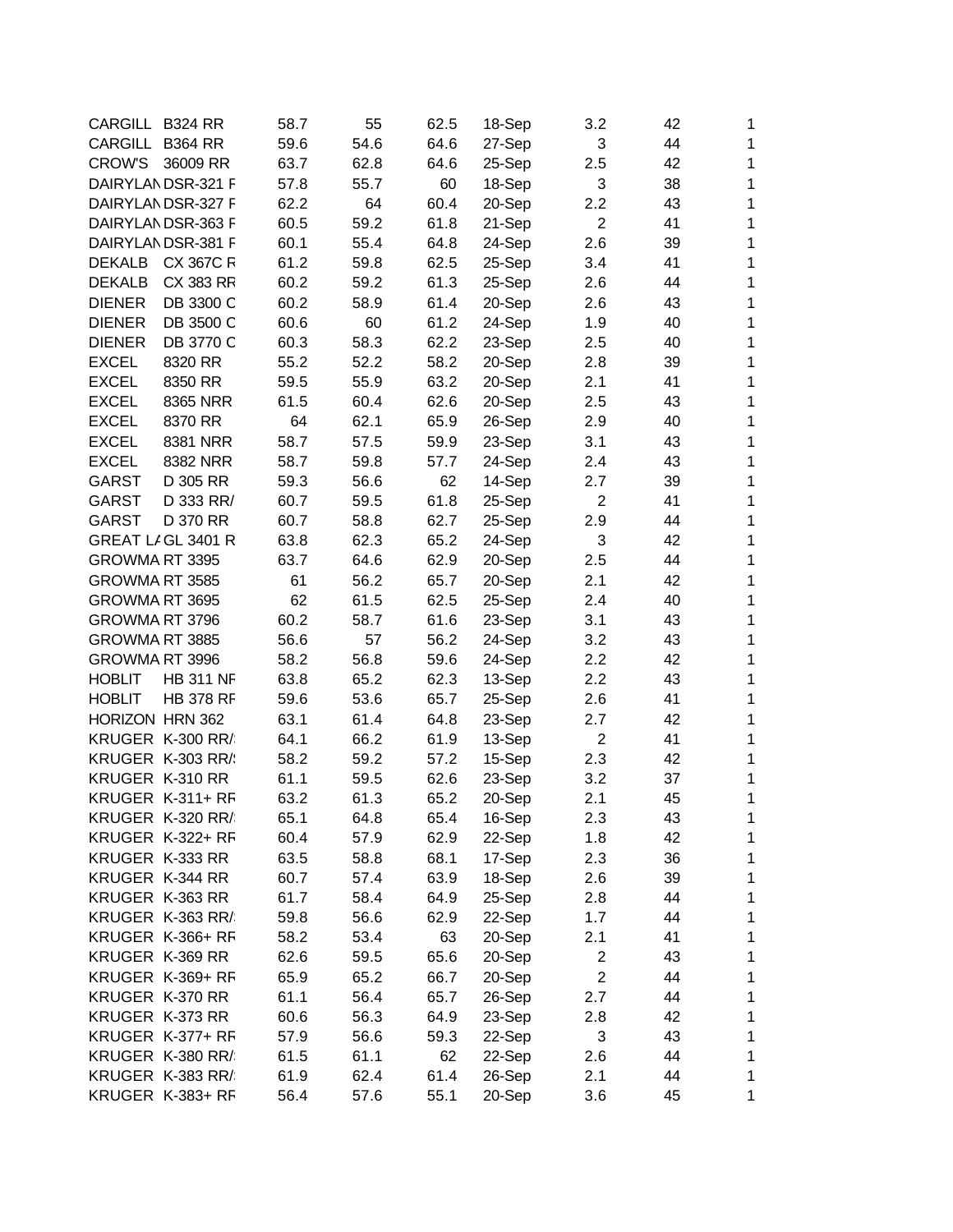|               | KRUGER K-383A RF       | 57.1 | 57.4 | 56.8 | 24-Sep | 3.3            | 46 | 1            |
|---------------|------------------------|------|------|------|--------|----------------|----|--------------|
|               | KRUGER K-388 RR        | 62.2 | 60.2 | 64.1 | 24-Sep | 2.8            | 40 | $\mathbf{1}$ |
|               | KRUGER K-389 RR        | 60.8 | 55.9 | 65.7 | 28-Sep | 2.1            | 40 | $\mathbf{1}$ |
|               | KRUGER K-393 RR        | 60.3 | 58.1 | 62.4 | 28-Sep | 2.7            | 42 | $\mathbf{1}$ |
| <b>LEWIS</b>  | 3552 RR                | 60.8 | 60.9 | 60.6 | 26-Sep | 2.6            | 43 | 1            |
| <b>LEWIS</b>  | 3671 RR                | 58.5 | 57.5 | 59.5 | 22-Sep | 2.2            | 45 | 1            |
| <b>LEWIS</b>  | 3816 RR                | 61.2 | 58.7 | 63.7 | 27-Sep | 2.8            | 42 | 1            |
|               | LG SEEDSLG 6336 R      | 62.8 | 61.8 | 63.8 | 18-Sep | 1.9            | 36 | $\mathbf{1}$ |
|               | LG SEEDSLG 6375 R      | 61.5 | 57.9 | 65.2 | 25-Sep | 2.6            | 41 | $\mathbf{1}$ |
|               | LG SEEDSLG 6393 R      | 60.1 | 56.9 | 63.2 | 25-Sep | 2.6            | 41 | $\mathbf{1}$ |
|               | <b>MERSCHI ROOSEVE</b> | 59   | 57.6 | 60.4 | 23-Sep | 3              | 46 | $\mathbf{1}$ |
|               | <b>MERSCHI WASHING</b> | 59.3 | 58.1 | 60.6 | 26-Sep | 2.9            | 42 | $\mathbf{1}$ |
|               | MIDWEST G 3225 RF      | 61.9 | 57.6 | 66.1 | 19-Sep | 2.1            | 37 | 1            |
| PIONEER 93B51 |                        | 61.6 | 60.2 | 62.9 | 21-Sep | 2.4            | 39 | 1            |
| PIONEER 93B53 |                        | 62.8 | 60.8 | 64.9 | 19-Sep | 1.7            | 39 | 1            |
| PIONEER 93B84 |                        | 64   | 61.1 | 66.8 | 23-Sep | 1.6            | 43 | $\mathbf{1}$ |
|               | PRAIRIE E PB-3030 R    | 59.4 | 55.3 | 63.4 | 18-Sep | 1.9            | 44 | $\mathbf{1}$ |
|               | PRAIRIE E PB-3220 R    | 61.4 | 59.7 | 63.1 | 18-Sep | 1.9            | 37 | $\mathbf{1}$ |
|               | PRAIRIE E PB-3258 R    | 57.1 | 53.2 | 60.9 | 20-Sep | 2.8            | 40 | $\mathbf{1}$ |
|               | PRAIRIE E PB-3410 R    | 67   | 65.3 | 68.8 | 20-Sep | 2.2            | 38 | $\mathbf{1}$ |
|               | PRAIRIE E PB-3550 R    | 65.4 | 63.7 | 67.1 | 20-Sep | $\overline{2}$ | 42 | 1            |
|               | PRAIRIE E PB-3930 R    | 58   | 56.2 | 59.8 | 28-Sep | 2.1            | 41 | 1            |
|               | PRAIRIE SPSF 3200      | 57   | 56.3 | 57.7 | 16-Sep | 2.6            | 39 | 1            |
|               | PRAIRIE SPSF 3598      | 62.2 | 62.9 | 61.5 | 18-Sep | 2.3            | 40 | $\mathbf{1}$ |
|               | PRAIRIE SPSF 3999      | 61.2 | 59.3 | 63   | 25-Sep | 2.6            | 39 | $\mathbf{1}$ |
| <b>STINE</b>  | 3203-4                 | 61.4 | 57   | 65.9 | 19-Sep | 1.8            | 36 | $\mathbf{1}$ |
| <b>STINE</b>  | 3502-4                 | 60.7 | 58.8 | 62.6 | 24-Sep | 2.2            | 42 | $\mathbf{1}$ |
| <b>STINE</b>  | 3503-4                 | 64.4 | 60.5 | 68.3 | 19-Sep | 2.1            | 36 | $\mathbf{1}$ |
| <b>STINE</b>  | 3700-4                 | 60.4 | 54.6 | 66.2 | 24-Sep | 2.7            | 39 | 1            |
| <b>STINE</b>  | 3792-4                 | 63   | 60.4 | 65.5 | 25-Sep | 2.6            | 42 | 1            |
| <b>STONE</b>  | HC-2349                | 65.4 | 64.9 | 65.9 | 20-Sep | 2.3            | 36 | 1            |
| <b>STONE</b>  | HC-2379                | 65.1 | 63.4 | 66.8 | 25-Sep | 2.5            | 38 | 1            |
| <b>STRIKE</b> | 3890 RR                | 58.2 | 59.5 | 56.9 | 25-Sep | 2.6            | 44 | $\mathbf{1}$ |
| <b>TERRA</b>  | TS 3680 R              | 57   | 58   | 56   | 20-Sep | 1.8            | 44 | $\mathbf{1}$ |
| <b>UAP</b>    | DG 3334 F              | 60.7 | 57.4 | 64.1 | 20-Sep | 2.5            | 41 | $\mathbf{1}$ |
| <b>UAP</b>    | DG 3346 F              | 57.2 | 53.4 | 61   | 20-Sep | 2              | 40 | $\mathbf{1}$ |
| <b>UAP</b>    | DG 3370 F              | 60.9 | 59.1 | 62.8 | 26-Sep | 2.7            | 42 | 1            |
| <b>UAP</b>    | DG 3388 F              | 58.4 | 53.2 | 63.6 | 27-Sep | 2.5            | 45 | $\mathbf 1$  |
| <b>UAP</b>    | DG 3392 N              | 57.8 | 55.7 | 59.8 | 27-Sep | 2.8            | 47 | $\mathbf{1}$ |
| <b>UAP</b>    | DG 3394 F              | 59.1 | 55.7 | 62.6 | 26-Sep | 1.5            | 40 | $\mathbf{1}$ |
|               | UNITED SIUSS 3009      |      | 66.8 |      |        |                | 37 | $\mathbf 1$  |
|               |                        | 66.2 |      | 65.6 | 18-Sep | 1.9            | 44 | $\mathbf{1}$ |
|               | UNITED SIUSS 3209      | 61.3 | 60.8 | 61.7 | 21-Sep | 2.4            |    |              |
|               | UNITED SIUSS 3609      | 65.2 | 62.7 | 67.6 | 25-Sep | 2.9            | 41 | $\mathbf{1}$ |
|               | WILFARM WF 370 RI      | 66.5 | 62.4 | 70.6 | 23-Sep | 1.2            | 42 | $\mathbf{1}$ |
| <b>WILKEN</b> | 3402 RR                | 56.5 | 55.2 | 57.8 | 17-Sep | 2.6            | 41 | $\mathbf{1}$ |
| <b>WILKEN</b> | 3409 NRR               | 61.7 | 61.1 | 62.3 | 14-Sep | 2.4            | 42 | $\mathbf{1}$ |
| <b>WILKEN</b> | 3443 RR                | 59.2 | 57.9 | 60.4 | 22-Sep | 2.5            | 40 | $\mathbf 1$  |
| <b>WILKEN</b> | 3451 NRR               | 59.7 | 61.2 | 58.2 | 20-Sep | 2.3            | 44 | $\mathbf 1$  |
| <b>WILKEN</b> | 3464 RR                | 59.6 | 56.3 | 62.8 | 25-Sep | 2.7            | 40 | $\mathbf{1}$ |
| <b>WILKEN</b> | 3474 RR                | 61.6 | 59.8 | 63.5 | 26-Sep | 2.8            | 45 | $\mathbf{1}$ |